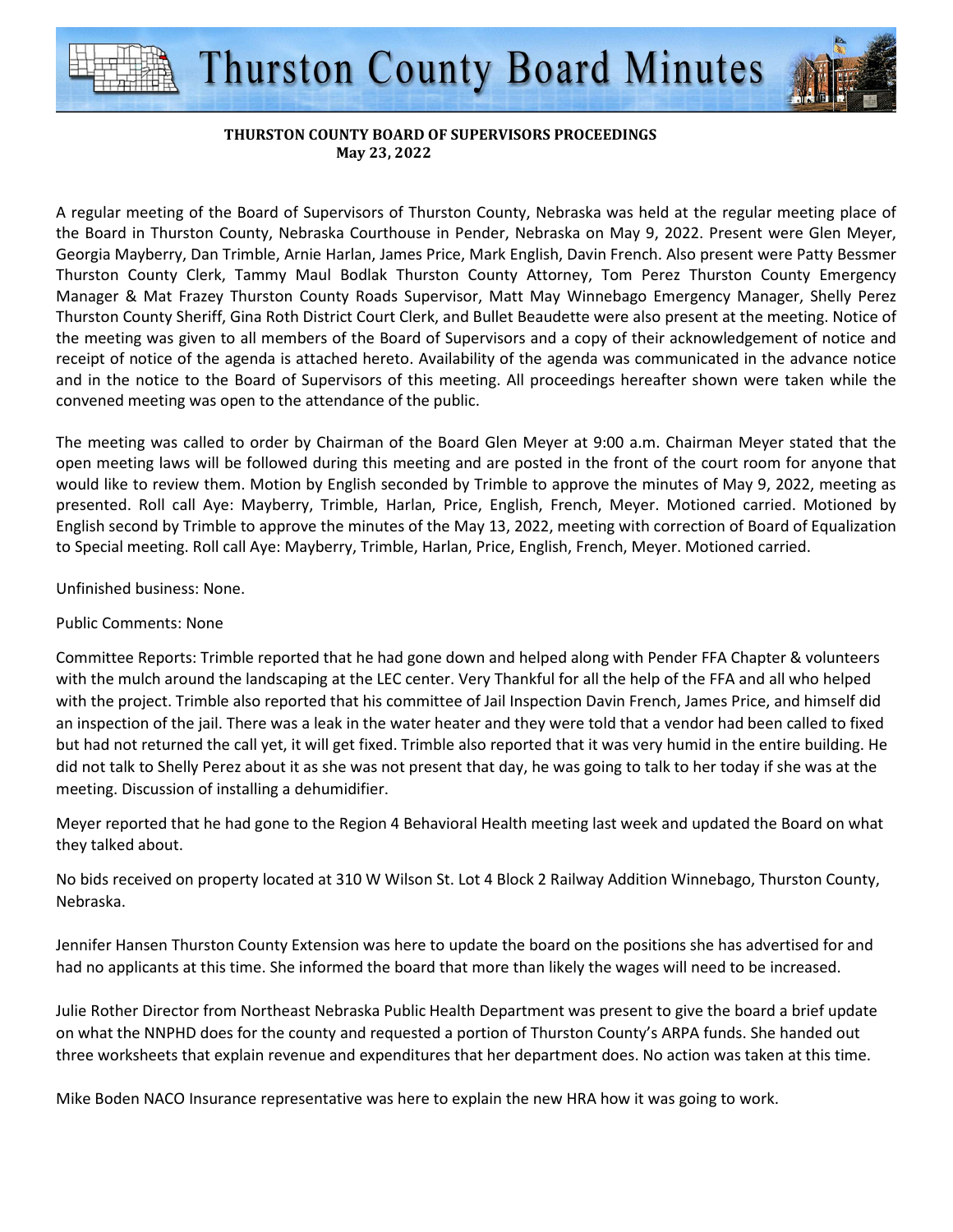

Mike informed the Board that the insurance premium was increasing by \$100.00 yearly effective July 1, 2022, and that the out-of-pocket expense was going to increase \$300.00 also effective July 1, 2022.

Emergency Manager Tom Perez reported that he has looked at a couple different generators they start at \$100,000.00 and have increased since starting this project. He said that formal bids will have to be taken and he will start the process. He is looking at getting bids on cameras for the courthouse at the same time. Tom informed the board that the storms on May 12, 2022, caused damage throughout the state which means that the county may need to declare a disaster since utility companies have to go through County Emergency Managers to get reimbursement when a disaster occurs. This is a recent implemented change within the state. May 24, 2022, there will be an LEPC meeting in Walthill. Tom told the board that he was asked by someone to investigate having a website, he informed the Board he had talked to a couple people and was informed it will be around \$1,900.00 to start it and then around \$400.00 per year to manage it. Tom and Matt May talked about the 911 addressing and the problems they have had and are continuing to work on this, most problems are within the boundaries of Winnebago and Macy. Post Office maintains three sources for addresses, they are going to rely on the GIS site for direction. Tom said that at one of the next meetings that the board needs to discuss take action on who has the authority to make the final decision on 911 addressing. Tom also stated that he had worked on the SAM number for the County and that it is all correct now. Tom's intern is starting June 1, 2022, and the last thing he wanted to touch on was the air show in Wayne, where there was a tragedy.

Road Supervisor Mat Frazey stated the crew was cutting trees, blading, and hauling gravel. Last week the main truck driver for County turned in his resignation. Now the county will have to call the companies who were awarded bids for gravel when needed. Crews are working on the EWP projects as the deadlines is getting closer however these projects will be completed on time.

Motioned by Mayberry second by Trimble to approve District Court Clerk fee report as presented. Roll call Aye: Mayberry, Trimble, Harlan, Price, English, French, Meyer. Motioned carried.

Motioned by Mayberry second by English to approve County Clerk fee report as presented. Roll call Aye: Mayberry, Trimble, Harlan, Price, English, French, Meyer. Motioned carried.

Motioned by Trimble second by French to approve fee report from Sheriff as presented. Roll call Aye: Mayberry, Trimble, Harlan, Price, English, French, Meyer. Motioned carried.

Budget Authority was discussed, this is the finance committee. Tammy Maul Bodlak was wondering when the budget request forms would be given out to Elected officials. MIPS is the one who provides this to County Clerk, these will be distributed when the Clerk receives them from MIPS.

Handbook was tabled until next meeting June 6, 2022.

 Motioned by Trimble second by Mayberry to approve Chairman Glen Meyer to sign invoice & Deeds for the following properties sold to Omaha Tribe of Nebraska.

- a.210 N Broughton St. Lot 14 and N 1/2 Lot 13 Block 10, Original Plat, Village of Walthill, Thurston County, Nebraska
- b.312 Broughton St. Lots 15 & 16 Block 5 First Filing, Village of Walthill, Thurston County, Nebraska